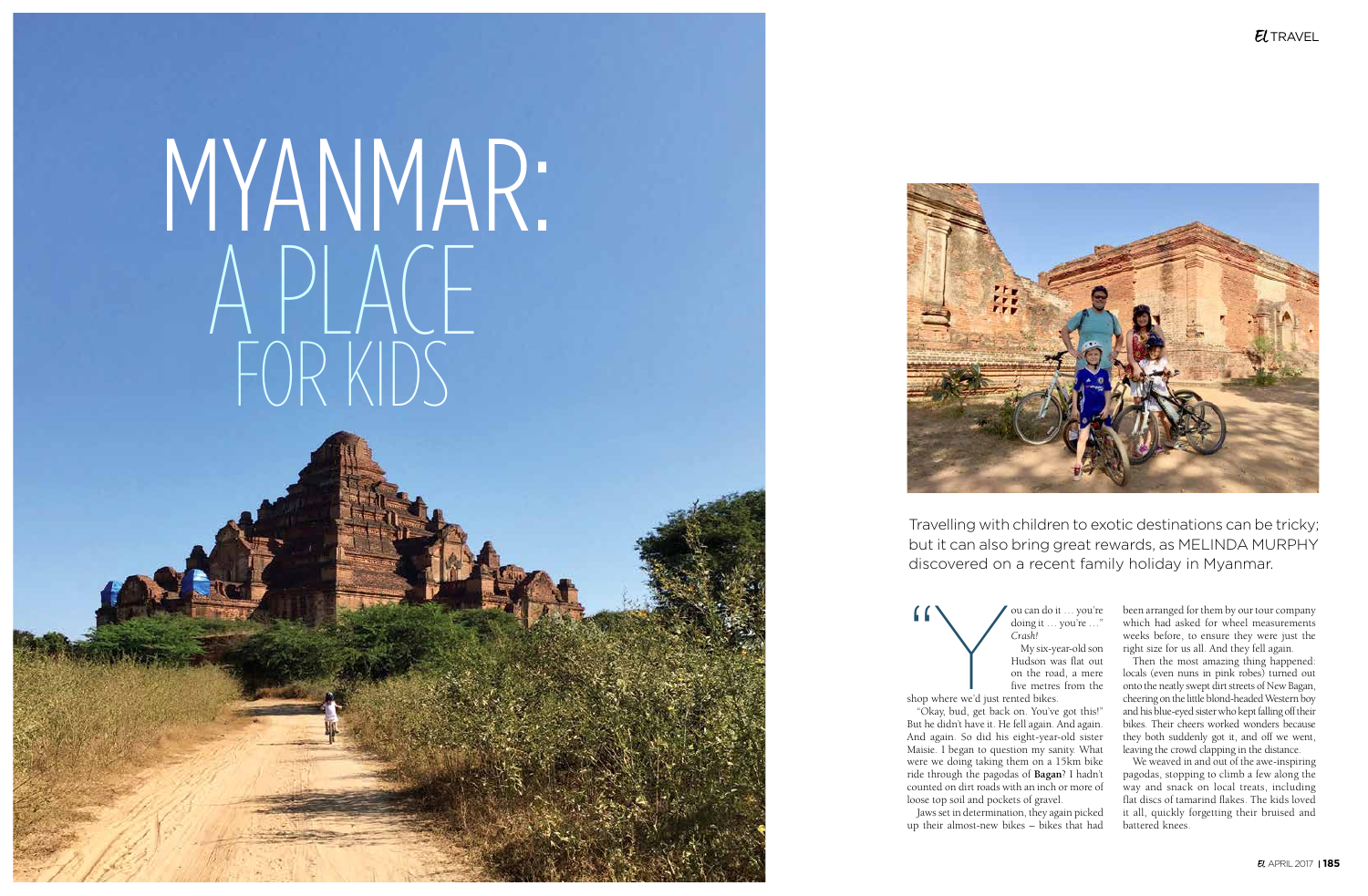



During our time in Bagan, the kids adored exploring each special pagoda barefoot, learning more about Buddhism than I knew in my 40s. We'd sat perched on one of the temples, mesmerised by the others awash in the morning sunrise. But the pagodas were perhaps at their best from our bike seats, with the children's peals of laughter bouncing off their walls.

Myanmar is a magical place, partly because the tourism industry is at a perfect juncture. Since the government starting pushing tourism in 2012, the country has developed enough infrastructure to make it easy to travel with kids in tow. There are decent hotels, English-speaking guides and good restaurants, many catering to Western tastes. At **Inle Lake**, kids can even order pizza with ingredients shipped straight from Italy itself. In Bagan, my kids happily wolfed down a yummy local meal while we watched a unique puppet show in which the puppeteers were part of the performance. But what makes Myanmar so great is that the country still feels original and the people are genuine. Yes, locals with heads wrapped in beautiful scarves tried to sell us stuff, but nobody outright begged for money.

The markets in Myanmar were different than others I've seen, somehow more colourful and vibrant. People were happy, there as much to see their friends as they were to sell their wares. Men and women alike, faces covered in *thanaka* (a cosmetic paste made from ground bark), grinned at us all. Other markets have sometimes stressed me out with jaded sales people a bit cranky at my children's enthusiasm, but not so in Myanmar. They genuinely like children. At one market, my kids were fighting (as siblings often do) and a painter hawking his art started drawing on their arms, fashioning home-made tattoos, of sorts. He'd never done anything like that before, but he thought he'd cheer them up – and the kids were absolutely delighted. The best part? He wouldn't take any money for it.

In **Pidaya**, we took a hike through the countryside, walking through fields of mountain rice and climbing gently sloping ravines on our way to **Shwe Oo Min Paya**, a cave adorned with more than 8,000 eye-popping gold statues of Buddha. We stopped at a one-room hut on stilts, cobbled together out of bamboo, the kind of place the Big Bad Wolf could easily blow down. Two middle-aged sisters lived there, sitting for hours every day on the tattered floor, making hat after hat to sell at market. My kids watched as their weathered hands cut the bamboo, then deftly stitched the pieces together. We bought two hats for US\$2 each. Sure, we could have bought fancier hats somewhere else, but their broad smiles

" Simple things such as a thankful smile and a bike ride in the sun make for the best memories.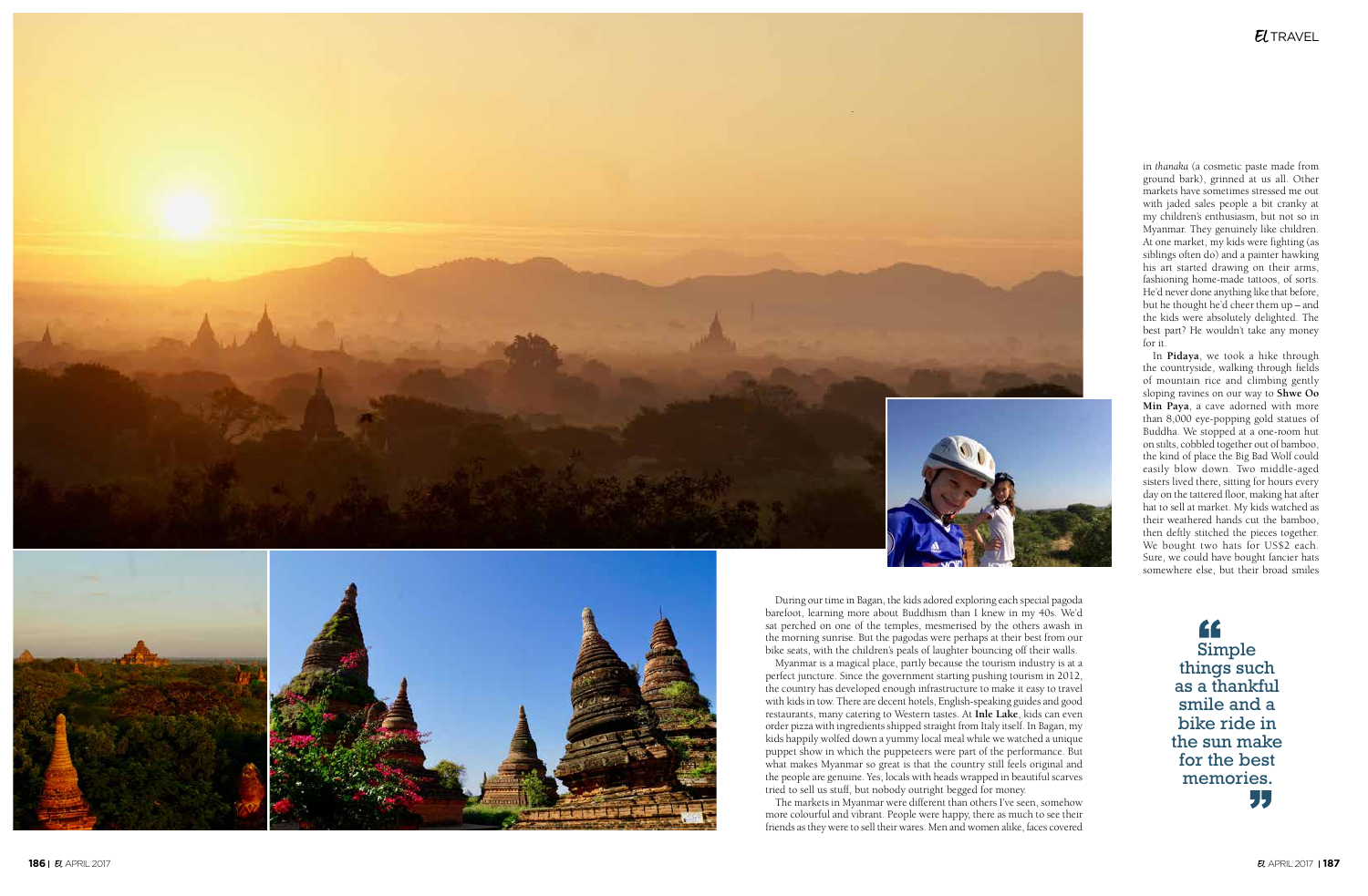



– they were thrilled that we wanted one of *their* hats – were truly priceless. It was a lesson my kids discussed for weeks on end. "Mommy, we really made those ladies happy when we bought the hats they made."

An hour or so later, we came upon another house, this one made from handmade bricks, home of the local potato chip "factory" – a strong word to use since they weren't exactly churning out bags of chips and there were no big pieces of machinery. Rather, the family peels and cuts piles and piles of potatoes by hand, placing the slices on a giant screen to be smoked over a big fire pit, then deep fried. The very poor family served us hot tea and freshly fried potato chips, all for free. Paying for them would be considered an insult, though we were allowed to buy some raw ones to cook at home. By the way, they were, hands down, the best potato chips I've ever had. Ever.

> " My kids were fascinated, all the more because they got to try their hand at most of the things they saw.

Inle Lake was my favourite, a place like no other, where homes on stilts are surrounded by fields of hydroponic farms and the famous fishermen, paddling with one leg posing for photos. There, we saw weavers at work, including long-necked women from the **Kayan tribe** making scarves using an archaic method. We watched blacksmiths working in teams of five: one stoking the fire using two pipes to pump air underneath the fire while

> three men took turns hammering a hot piece of iron held by the fifth worker. Boat makers fashioned a longboat out of a tree, umbrella makers whittled bamboo handles and workers crafted lacquer bowls and plates – all under our watchful eye. My kids were fascinated, all the more because they got to try their hand at most of the things they saw.

> I'd never have guessed that a trip to somewhere as exotic sounding as Myanmar would teach my kids some of the most important – and basic – life lessons. They learned about a different culture and forgotten crafts, sure, but best of all, we were all reminded that the simple things such as a little encouragement, a thankful smile and a bike ride in the sun make for the best memories.